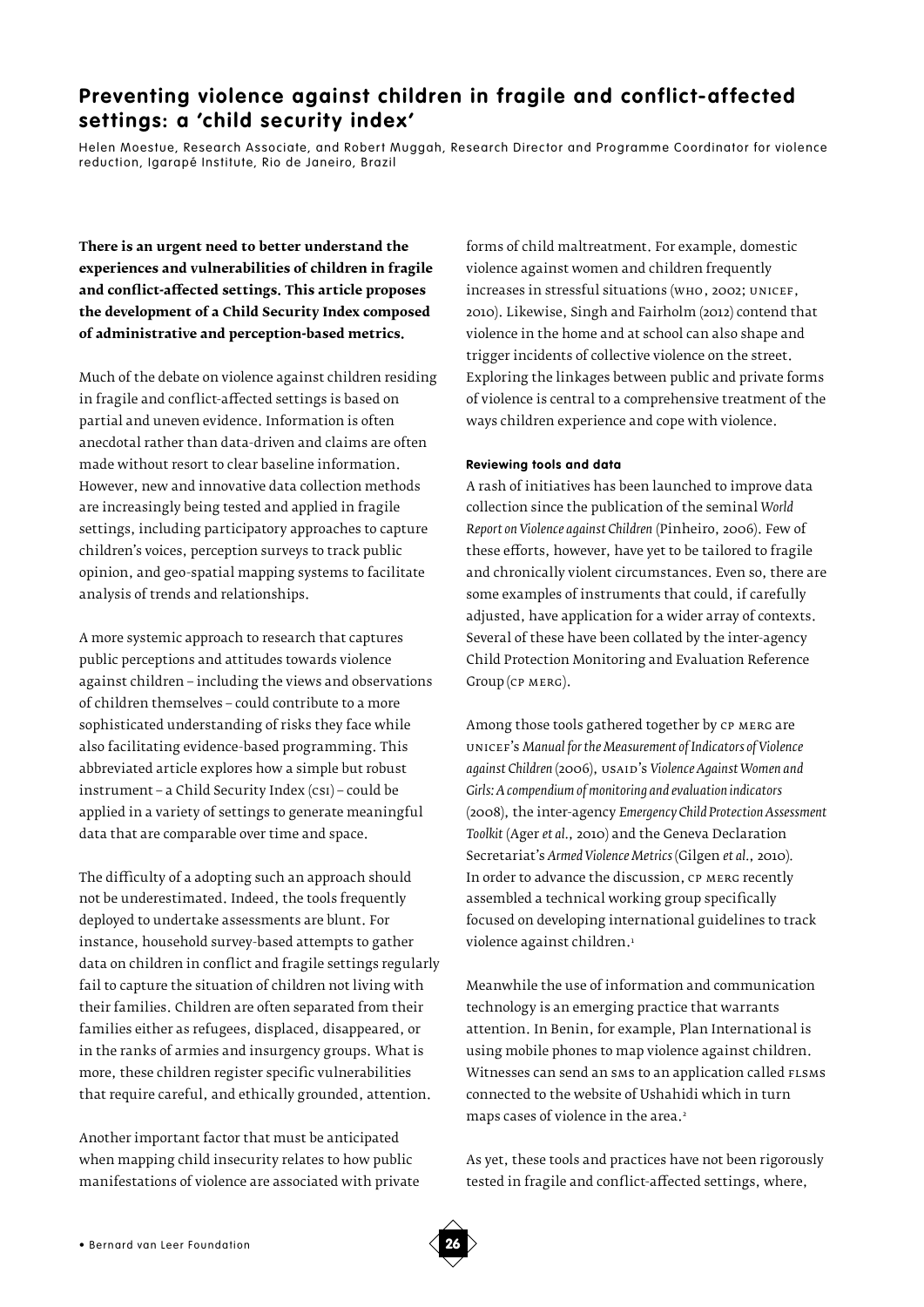

**A more systemic approach to research that captures public perceptions and attitudes towards violence against children – including the views and observations of children themselves – could contribute to a more sophisticated understanding of risks they face while also facilitating evidence-based programming.** Photo • Courtesy CECIP

for many good reasons, forms of data collection on violence against children have largely been qualitative. An excellent example is unicef's 2008 study of children's perceptions in the southern border area of Thailand. Here unicef administered a quantitative analysis of qualitative data collected from 2600 boys and girls aged 7–17 through methods such as drawing exercises (of 'good' or 'bad' people and experiences), visual stimulus, neighbourhood maps, sentence completion and essays (on 'my school' or 'visions of peace'). UNICEF partners also conducted an 'attitude' survey (UNICEF, 2008).

There are some important precedents for assessing the experience of victimisation and insecurity in fragile and conflict-affected settings. Specifically,

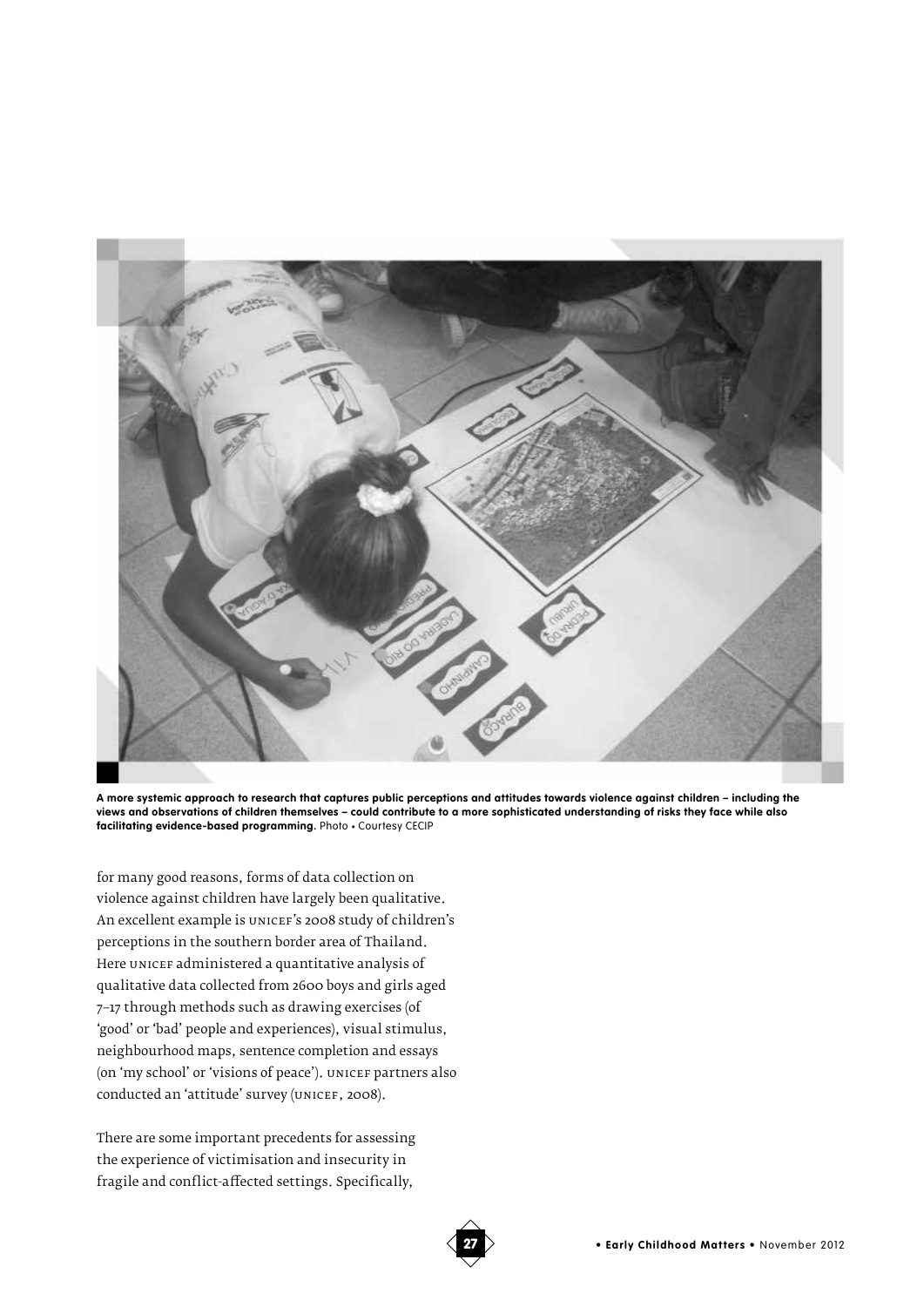perception, polling and attitude surveys have long been administered in stable settings to capture people's views and opinions, and are increasingly applied in fragile and conflict-affected environments to inform government and donor interventions. Longitudinal data from repeated surveys are powerful if applied through a process of triangulation with other sources – including administrative statistics and complementary survey datasets – to identify trends, priorities and gaps.

There are also reasons to be cautious about household perception surveys and to recognise their limitations. As is well known to criminologists and behavioural social scientists, the public's fear of collective and interpersonal violence is not always in line with observed reality. For example, media reports of single events can influence attitudes and behaviours of individuals to a large extent. Likewise, there are many examples of residents in societies that are considered notoriously 'violent' registering higher than expected perceptions of safety and security.

*'The public's fear of collective and interpersonal violence is not always in line with observed reality.'*

Even so, appraising people's attitudes, including why and how they change, can help policymakers and practitioners render the necessary changes to improve security and safety, including for families and children. An example of this can be traced to Croatia, where the United Nations recently conducted a public perception survey of security which informed government strategies on community policing (UNDP Croatia, 2009). A similar exercise was pursued by the uk Department for International Development (pfip) (2010) in Sierra Leone and showed dramatic improvements in attitudes towards the police over a short period of time during which an intervention had taken place. Although not necessarily demonstrating causality, such data are effective and powerful if used in conjunction with other sources through a process of triangulation.

## **Developing a CSI**

In order to generate quality data for evidence-based advocacy and programming on violence prevention, it is important to develop a mechanism that accounts for the specific needs and vulnerabilities of children. This article proposes a Child Security Index designed to set out metrics to measure the real and perceived safety and security of young children in particular. While still at the preliminary stage of development, and confronting a host of methodological and ethical challenges, the csi would be a hugely valuable tool to track the diverse ways in which children are victimised and cope during situations of intense duress.

Very generally, the proposed csi is constituted by a basket of indicators that together allow a determination of the extent of real and perceived insecurity encountered by children in fragile and conflict-affected settings. The csi also accounts for children's own qualitative views of their own experiences, capabilities, and response mechanisms. Selected indicators offer insights into the physical, psychological, and emotional well-being of children and ensure that they are not cast as passive actors, but rather active agents, even in the most complex of circumstances.

While still in development, the csi will draw on both routinely collected administrative data and surveybased information that capture the direct and indirect effects of violence and indices of real and relative safety. Administrative data could include the incidence of violent fatal and non-fatal injuries (per 100,000) as a measure of real safety for children. Perception surveybased data could focus on children's views of community unrest and violent punishment, how and when they feel safe and afraid, notions of 'safe areas' in the neighbourhood and the like.

Methodologically, relevant information would be gathered through the administration of a survey questionnaire designed and administered by the Igarapé Institute<sup>3</sup> and partners in Latin America and the Caribbean. The format of the csi survey will be informed by good practice and the accumulated experience of

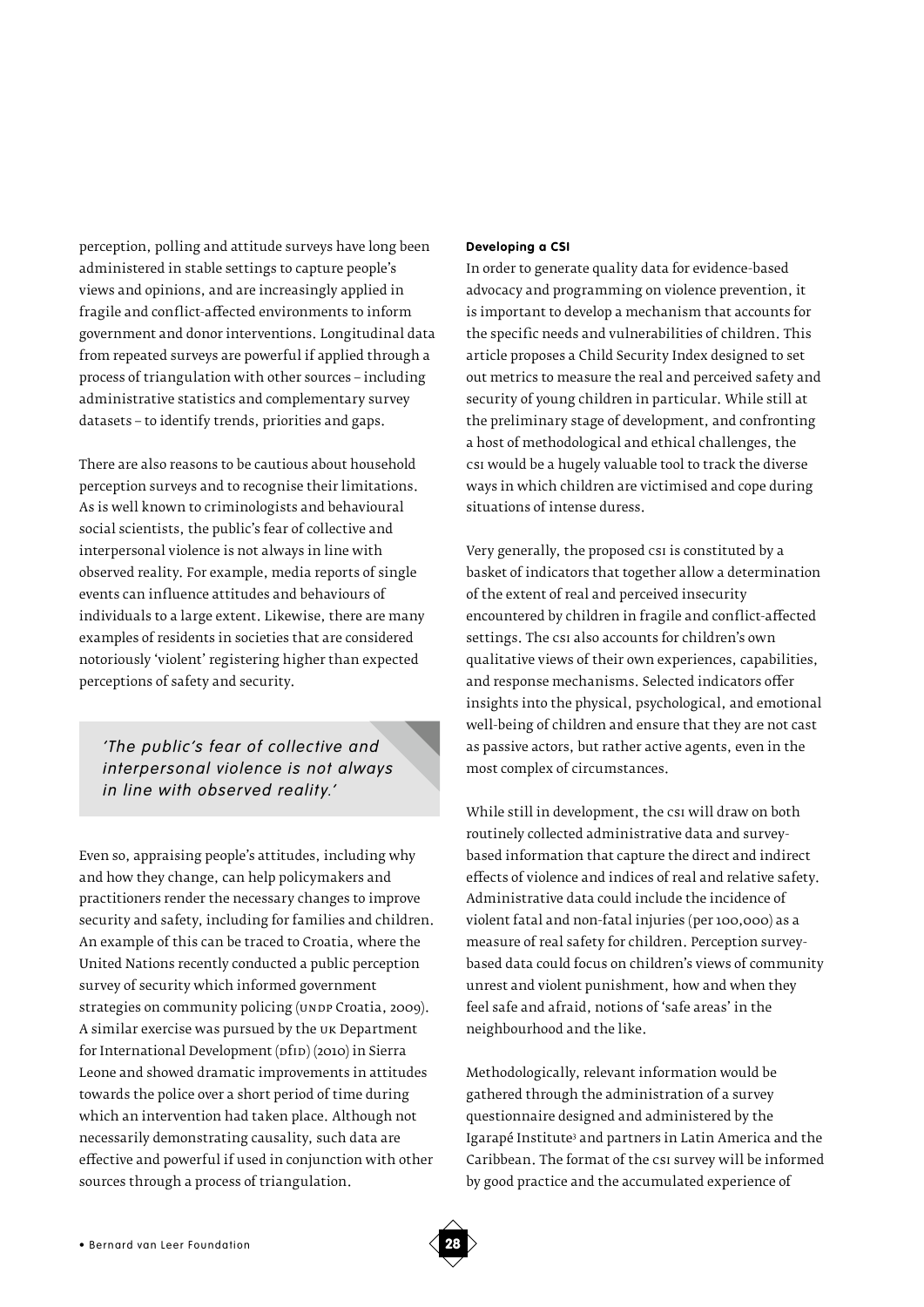## **Table 1 Prospective indicators for a Child Security Index (csi)**

|                                        | <b>Prospective indicators</b><br>(to be disaggregated by age, sex, violence type and other variables where possible and appropriate)             |
|----------------------------------------|--------------------------------------------------------------------------------------------------------------------------------------------------|
| <b>Physical harm</b><br>from violence  | Number of homicides in children during a 12-month period per 100,000 population                                                                  |
|                                        | Number of emergency room visits due to assaults on children during a 12-month period per 100,000 population                                      |
|                                        | Percentage of children who experienced any physical punishment in the past month (at home)                                                       |
|                                        | Percentage of children who have been robbed or assaulted in their community within the last 12 months                                            |
|                                        | Percentage of children who have witnessed violence in their family or community within the last 12 months                                        |
| Psychological<br>harm from<br>violence | Percentage of children who experienced any psychological aggression in the past month (at home)                                                  |
|                                        | Percentage of children with 'high' life satisfaction (psychological/emotional well-being)                                                        |
|                                        | Percentage of children with symptoms of psychological trauma                                                                                     |
|                                        | Percentage of children who say they have feelings of 'fear', 'anger' and/or 'revenge' as a result of violence                                    |
|                                        | Percentage of children with manifestations of 'resilience'                                                                                       |
| <b>Attitudes</b><br>towards violence   | Percentage of children and adults who believe that in order to bring up a child properly, one needs to physically punish<br>him or her           |
|                                        | Percentage of children and adults who have confidence that punitive action will be taken against those who abuse<br>children                     |
|                                        | Children's and adults' views and experiences on 'conflict', 'unrest', 'guns' in their community                                                  |
|                                        | Children's and adults' views and experiences on government and civil society agents and agencies for violence<br>prevention/response             |
|                                        | Percentage of children who feel safe when alone, at home, walking to school, playing outdoors and in the street at night                         |
| <b>Family impacts of</b><br>violence   | Percentage of children/families who underwent relocation or displacement in the past 12 months due to violence                                   |
|                                        | Percentage of children who underwent familial/social role change after family member was killed or hurt due to<br>violence in the past 12 months |
|                                        | Total direct financial costs (medical and non-medical) due to violence in the past 12 months                                                     |
|                                        | Percentage of children who skipped (or were removed from) school because they felt unsafe due to violence in the past<br>12 months               |
|                                        | Percentage of children who were unable to access appropriate or timely medical care due to violence in the past 12<br>months                     |
| <b>Public responses</b><br>to violence | Proportion of children who know what to do or who to turn to in case of victimisation                                                            |
|                                        | Percentage of children and adults who know how to report violent incidents, are willing to do so, and/or have done so in<br>the past 12 months   |
|                                        | Percentage of children who were referred to and used recovery, reintegration or psychological support services in the<br>past 12 months          |
|                                        | Percentage of children who report 'safe places' for them to be within their community                                                            |
|                                        | Children's and adults' views on what supports or protects children                                                                               |

Sources: *BOND,* 2012; Bjarnasson et al., 2010; Dahlberg et al., 2005; Geneva Declaration 2010; Kolbe et al., 2012; Lippmann et al., 2009; Prinz et al., 2009; Save the Children,<br>2008; *UNESCO,* 2010; *UNICEF,* 2006, 2008;

the Institute and other specialists in epidemiology and victimisation. Indeed, there is an array of basic principles that inform the administration of surveys in fragile and conflict-affected settings (who, 2004; United Nations Statistical Division (UNSD), 2008; Moestue and Muggah, 2009).

A number of pilot sites would be selected to test out the csi. Indeed, these sites would include fragile and conflict-affected settings, including recently pacified areas of Rio de Janeiro and other urban settings such as Port-au-Prince. The survey will include core and supplementary questions directed to a sample of

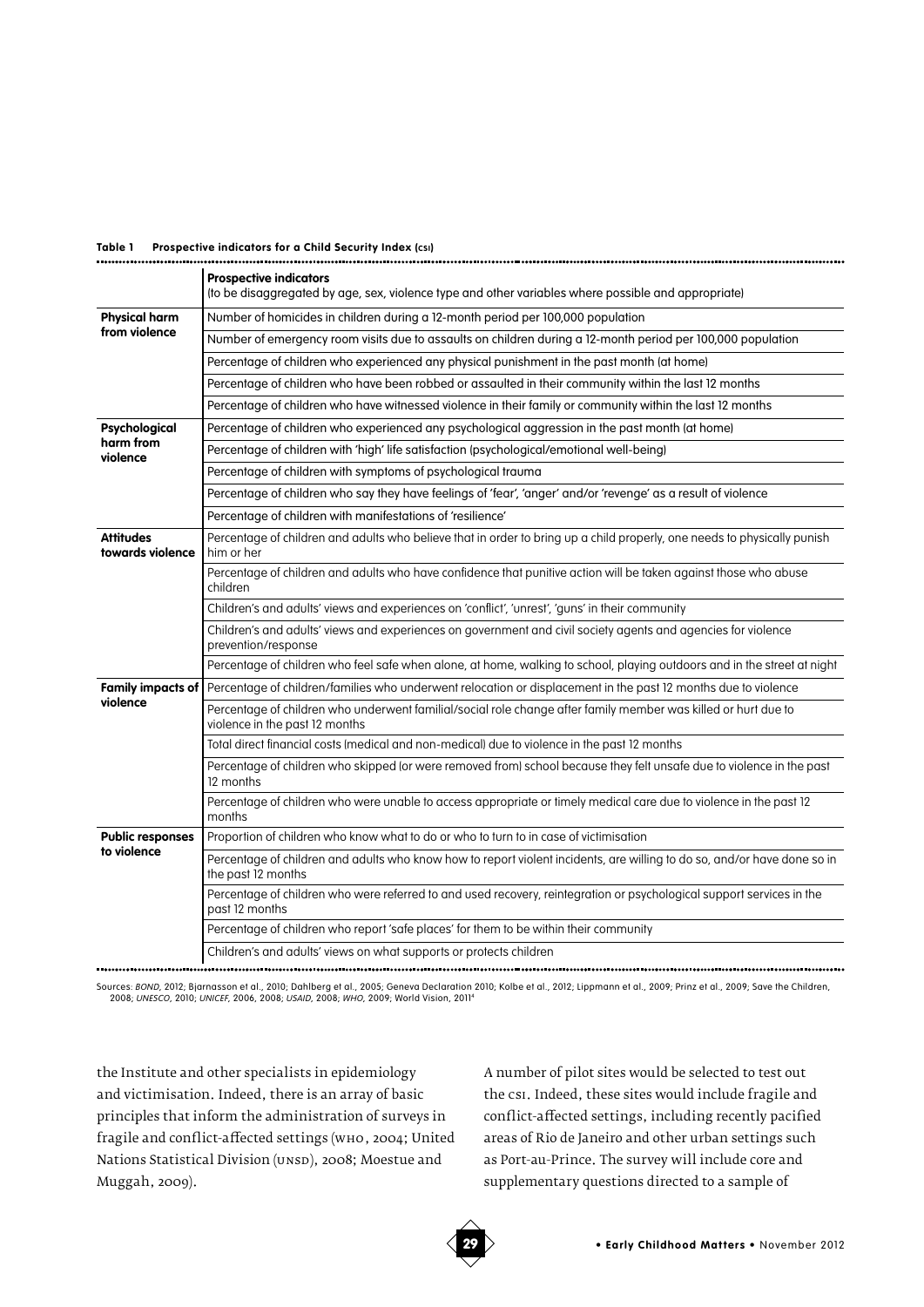

**Mapping exercise of a** *favela* **from the perspective of children living there.** Photo • Courtesy CECIP

children and/or their caregivers depending on age and in accordance with recommendations from experts. The survey results would also be combined with other administrative data to form the csi 'score'.

There is a wide-ranging literature on the ethical considerations associated with research on children and violence. Much of it focuses understandably on issues of informed consent, confidentiality, and wider accountability – along with specific child-friendly methodologies in researching issues around violence (Save the Children Alliance, 2004; Akeson, 2011; Carroll-Lind *et al.*, 2011). Given these and other concerns, it is

*'The CSI focuses not just on casualties, but on private forms of violence against children, such as within the home, as well as public forms of collective violence, including gang and street-level violence.'*

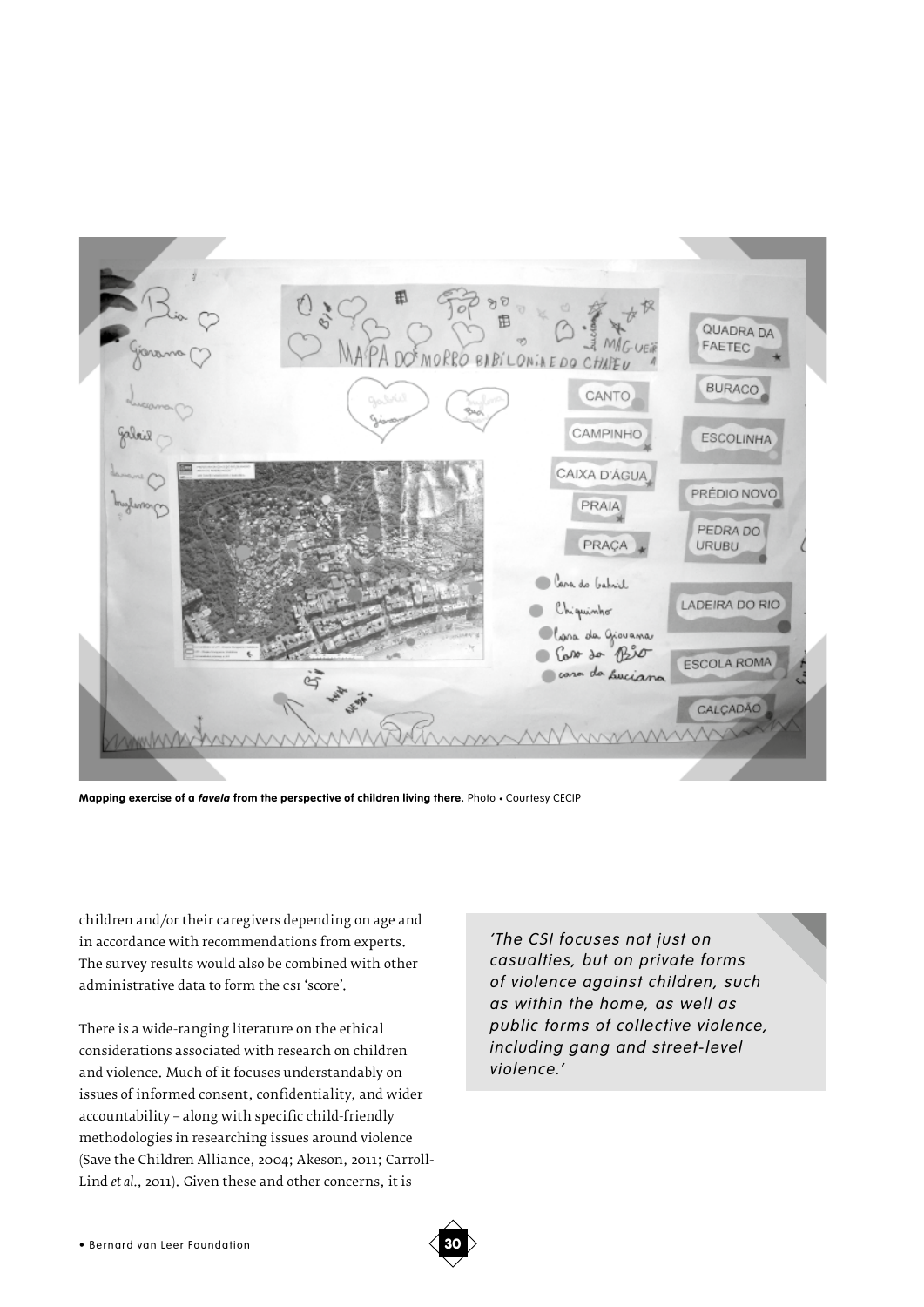possible that the csi would only draw on interviews with adults and with children older than 12. Indeed, when interviewing it is practically and ethically less challenging to ask about positive experiences and life skills than about violence itself, although the latter may be explored 'indirectly'. For example, children can be asked if they have skipped school due to feeling unsafe; and other adults who have day-to-day contact with children may act as proxy informants, including parents, siblings and teachers.

## **CSI applications**

The overarching intention of the csi is to develop an accurate measure of levels of violence against children in fragile and conflict-affected settings. The csi focuses not just on casualties, but on private forms of violence against children, such as within the home, as well as public forms of collective violence, including gang and street-level violence. Eventually, a composite index capturing both real and perceived levels of insecurity among children could serve as a wider proxy of the extent of safety in a given setting.

In addition to drawing attention to the specific rights and needs of children who are by definition high-risk groups, the csi will also address ways of enhancing policies and programmes. Specifically, a csi will enable more effective targeting of interventions according to demonstrable need in distinct geographic and demographic settings. A csi would also serve as a baseline to evaluate programmatic effectiveness over time. And as indicators would be standardised and systematised into an index, the csi would facilitate careful comparisons between countries and cities.

An advantage of the csi includes the application of georeferencing methods to spatially analyse and present findings. On the basis of a shortlist of administrative and perception-based indicators and geo-referenced data gathered from surveys, it would be possible to spatially map and monitor how different categories of children are experiencing security and safety in areas affected by chronic and acute forms of violence. The visualisation of csi scores by neighbourhood would allow for a more

nuanced determination of vulnerability and priorities for intervention. We envisage that, with time, the geo-visualisation of csi scores may be complemented by maps that have been generated through mobile phone reporting by children themselves.

Ideally, the csi indicators would also that satisfy 'SMART' criteria (Specific, Measurable, Attainable, Relevant and Timebound). Furthermore, they will not just focus on negative risks and outcomes of violence but also on 'positive' indicators of well-being (see Lippman *et al.* (2009) for further discussion on indicator development). Data will be collected at the individual and household level and, in the case of street children or non-residents, in areas where they can be accurately sampled. csi data will ideally be supplemented with data from other sources such as surveillance systems, incident reporting mechanisms, focus groups, small panel surveys, along with more comprehensive stratified, cross-sectional and/or cluster surveys.

The csi will be piloted in purposively selected urban settings – specifically, a combination of low-, mediumand upper-income settings in Rio de Janeiro. This will allow for testing of the variance in csi scores across socioeconomically diverse income groups as well as in areas affected by 'higher' and 'lower' rates of real and perceived violence. A comprehensive list of indicators, such as the one featured in the table below, will be pretested in order to arrive at a robust and relatively simple tool.

#### **References**

- Ager, A., Stark, L. and Blake, C. (2010). Assessing child protection in emergencies: field experience using the inter-agency emergency child protection assessment<br>resource kit. New York, NY: Columbia University. Available at:<br>http://www.forcedmigration.columbia.edu/faculty/documents/
- ChildProtectionAssessmentinEmergenciesCPWGFinalDraft.pdf (acccessed September 2012).
- Akeson, B. (2011). Research with young children affected by family violence: proposing a robust research agenda, *Early Childhood Matters 116, Hidden violence: protecting young children at home.* The Hague: Bernard van Leer Foundation. Available at: http://www.bernardvanleer.org/English/Home/Our-publications/
- |Browse\_by\_series.html?ps\_page=1&getSeries=4 (accessed September 2012<br>|Bjarnason, T., Bendtsen, P., Arnarsson, A.M., Borup, I., lamottli, R.J., Löfstedt, P.<br>|er al. (2010). Life satisfaction among children in different fam a comparative study of 36 western societies. *Children & Society* 26(1): 51–62. Available at: http://onlinelibrary.wiley.com/doi/10.1111/j.1099-0860.2010.00324.x/ full (accessed September 2012).
- BOND. (2012). Assessing effectiveness in child protection, thematic paper, draft for<br>— consultation. Available at: http://www.bond.org.uk/data/files/Effectiveness\_<br>— Programme/Child\_Protection\_31May.pdf (accessed September
- Carroll-Lind, J., Chapman, J. and Raskauskas, J. (2011). Children's perceptions of violence: the nature, extent and impact of their experiences. *Social Policy Journal*